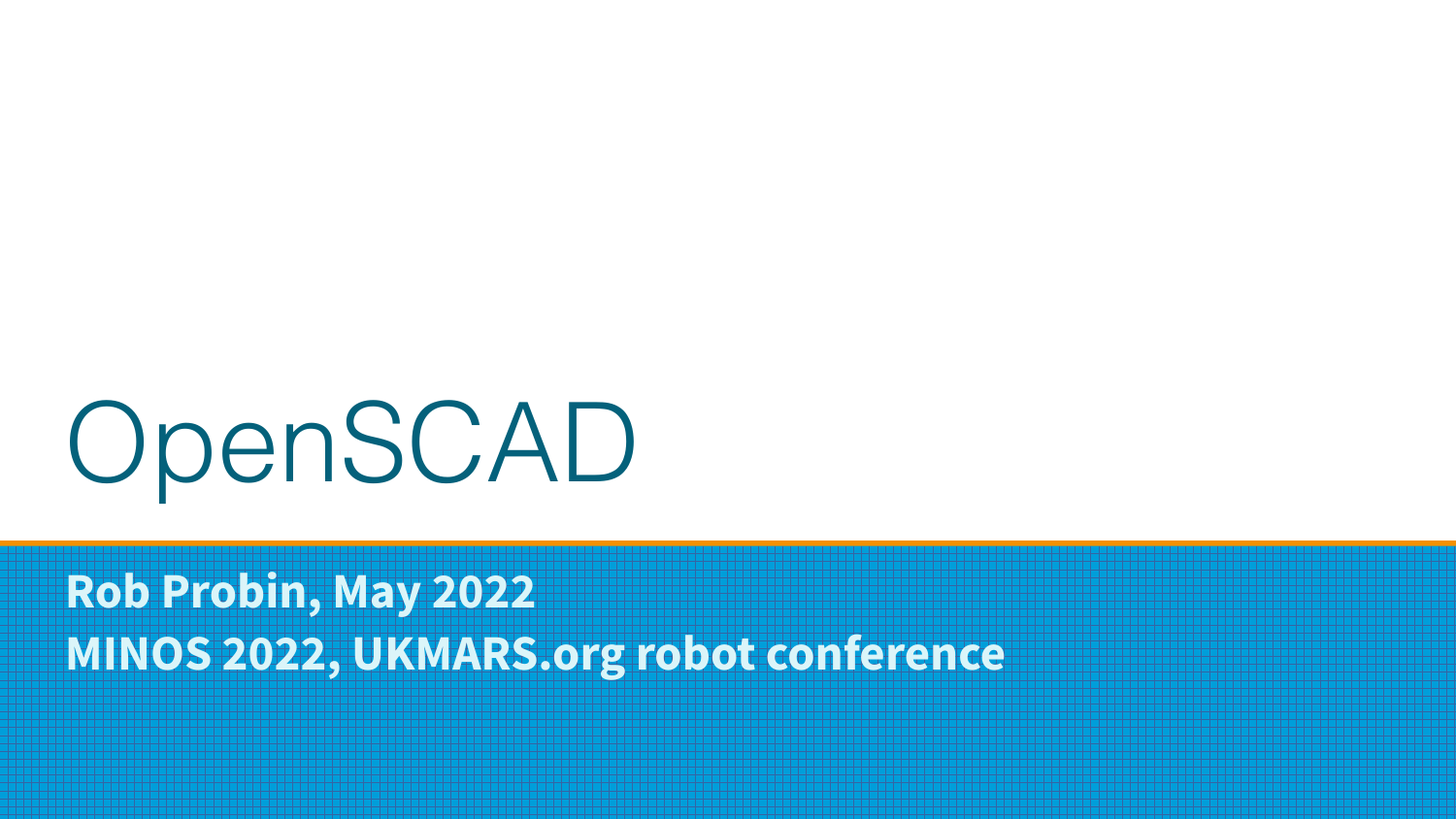

- $\bullet$  CAD (2D, 3D, PCB)
- Blender
- 3D Printer
	- FreeCAD
	- Ended up switching to OpenSCAD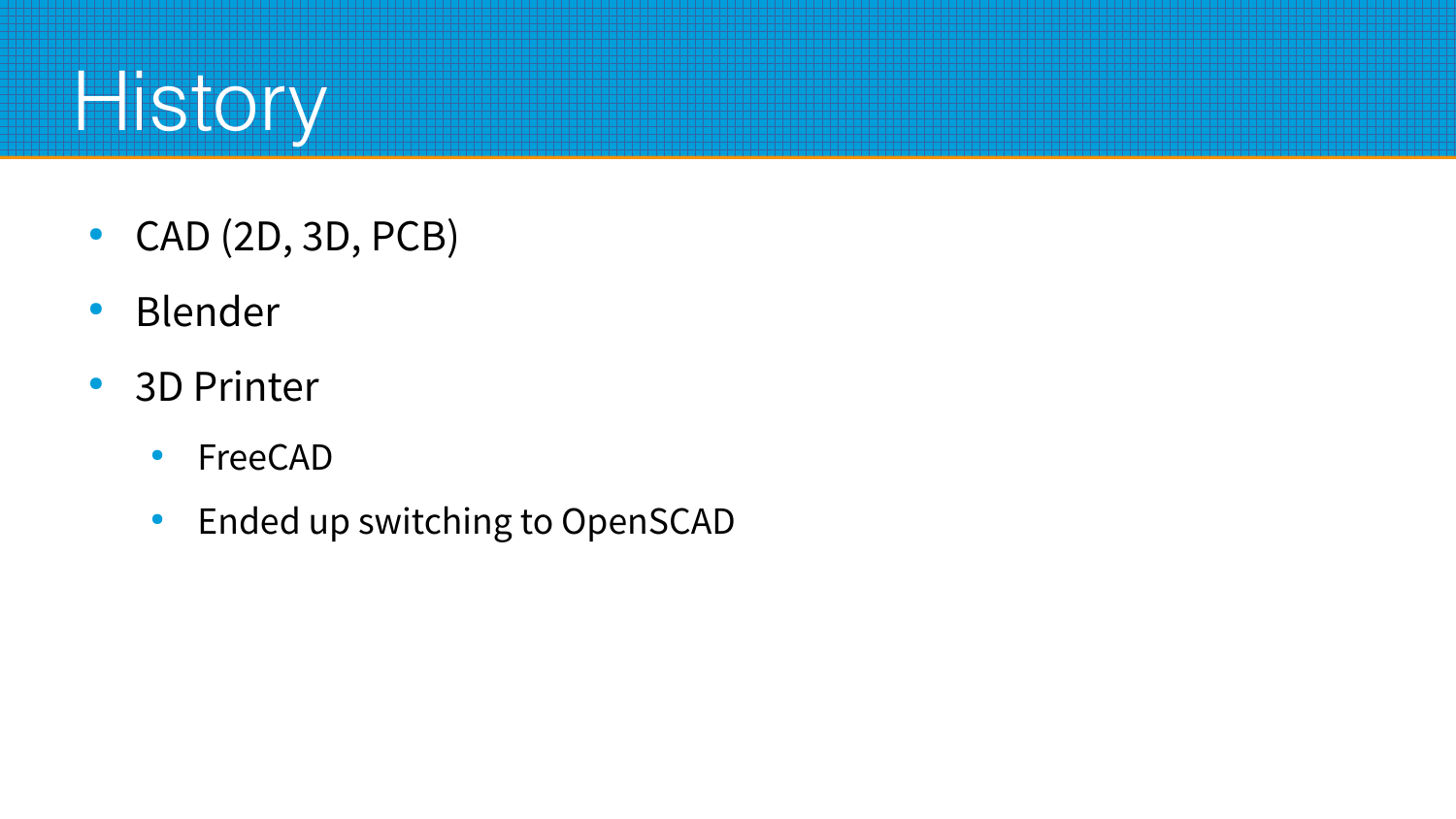#### OpenSCAD - The Programmers Solid 3D CAD Modeller

- Write code, see results
- Sounds painful :-)
- But popular?!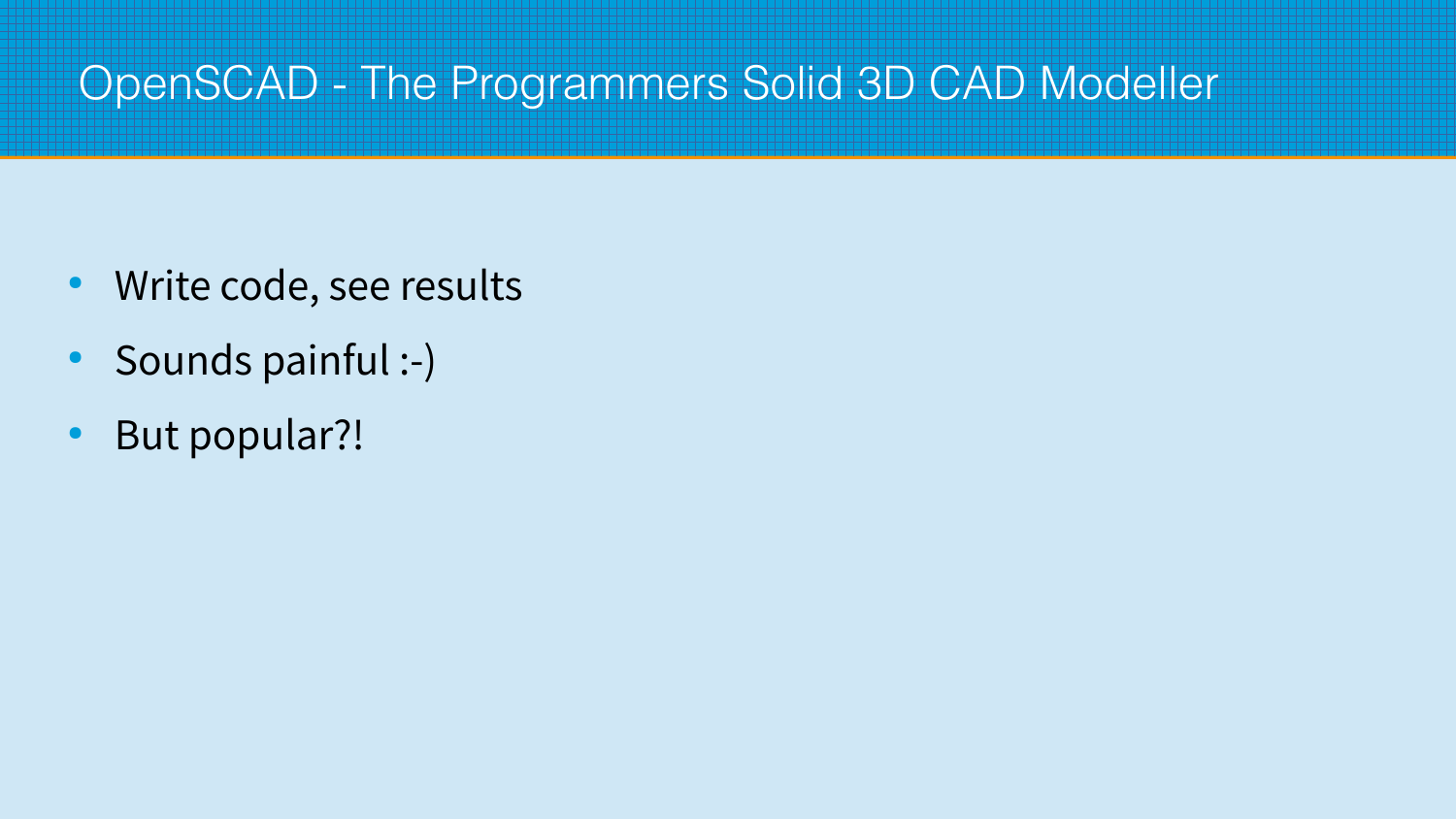#### OpenSCAD - The Programmers Solid 3D CAD Modeller

Alternatives with similar text based entry (I haven't used!)

- OpenJSCAD similar but online <https://openjscad.com/>
	- Support?
	- Web app  $:$   $\vdots$
- Fusion360??
- PLaSM???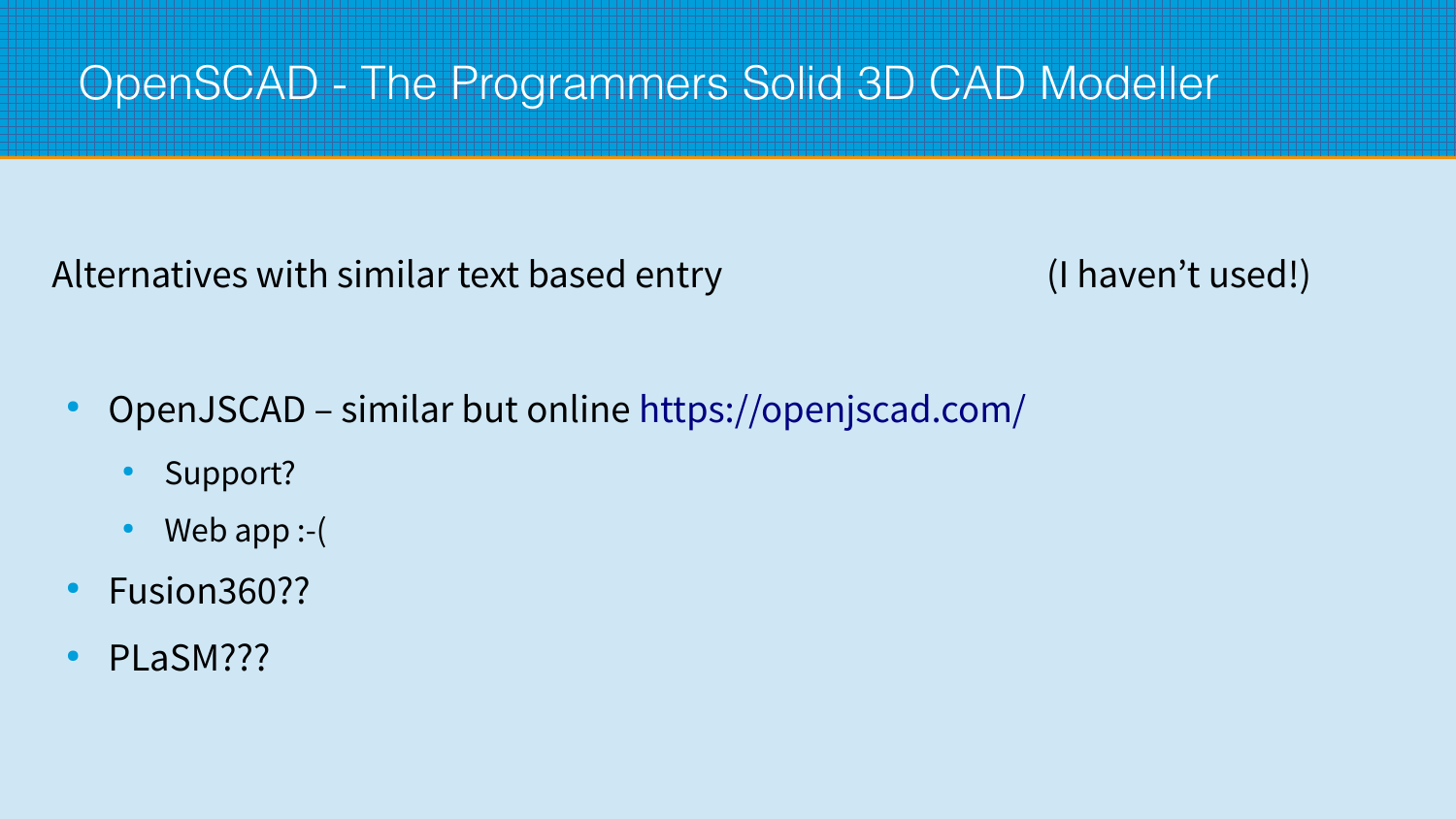

- Cheatsheet
	- <http://openscad.org/cheatsheet/index.html>
- **Standard C-like language**
- Functional not imperative programming language...
	- $\bullet$  = can't modify variables
	- But less of a problem than you think
		- $\bullet$  But it will catch you out :-)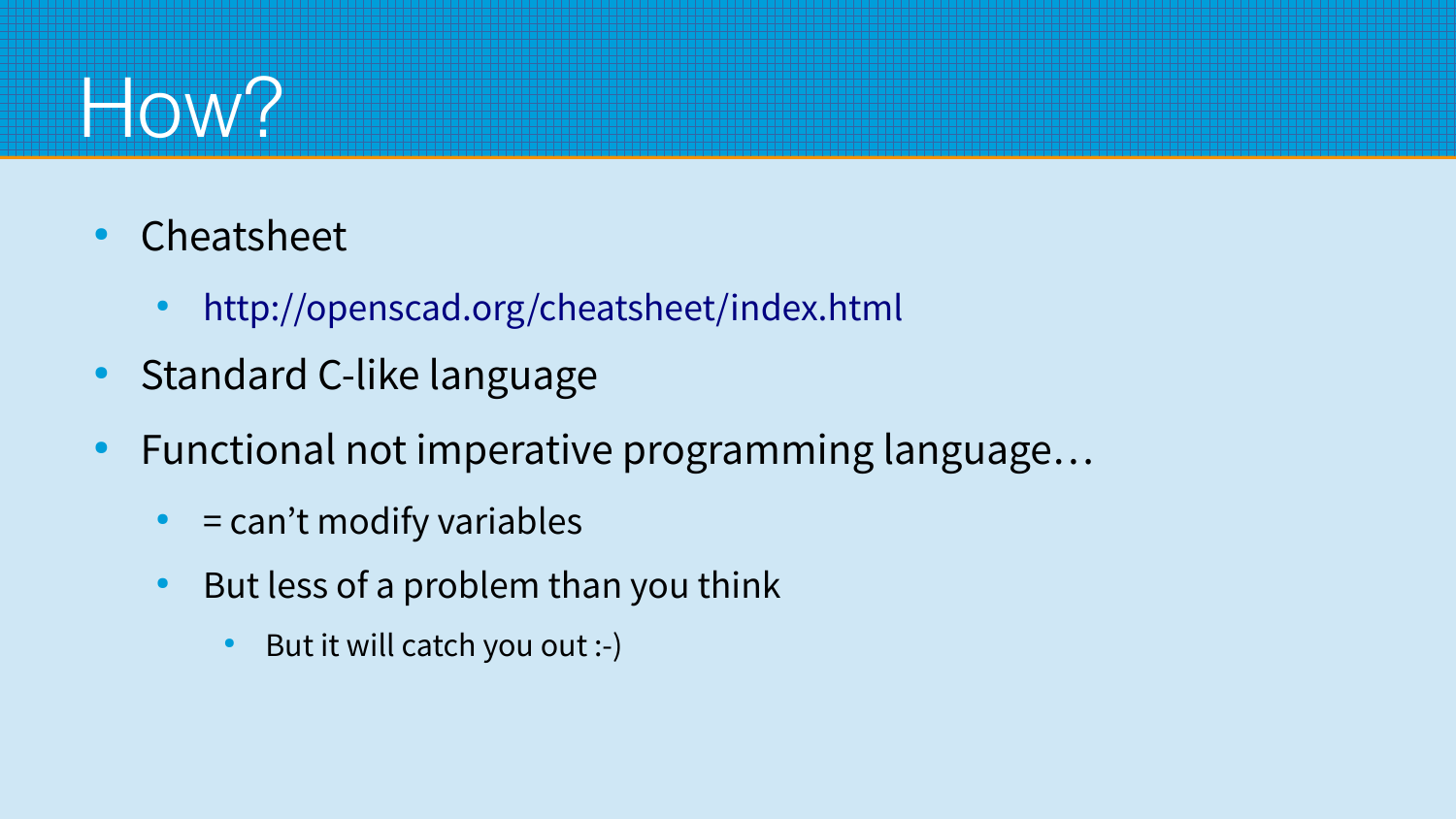

- Simple shapes
	- View / layout
	- cube, cylinder
	- Union, difference
	- \$fn
- Rounded corners
	- Bell holder, hobby box
- Spur gears / Gear trains
- Keyboard stand replacement
- STL files
- Inkscape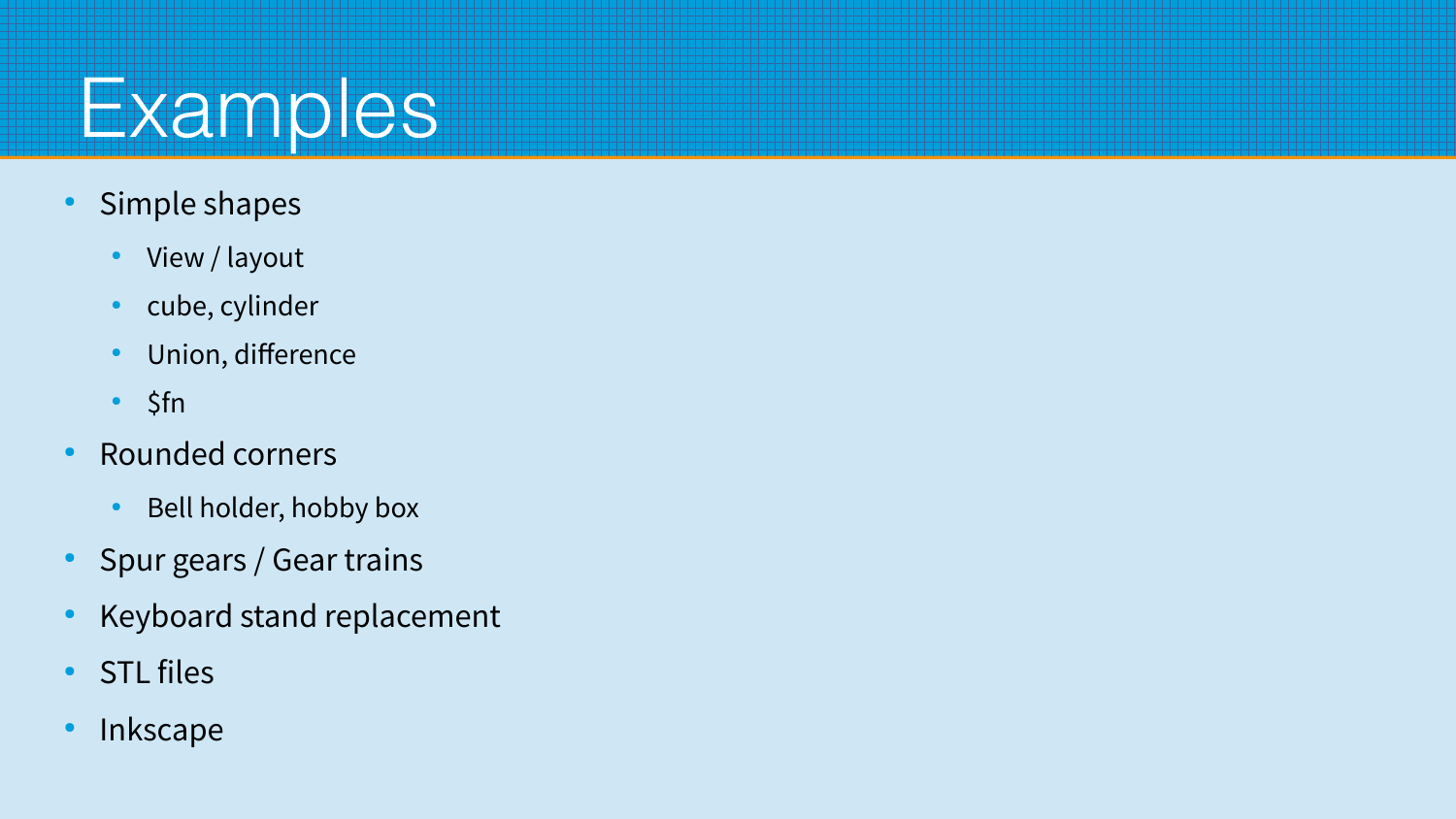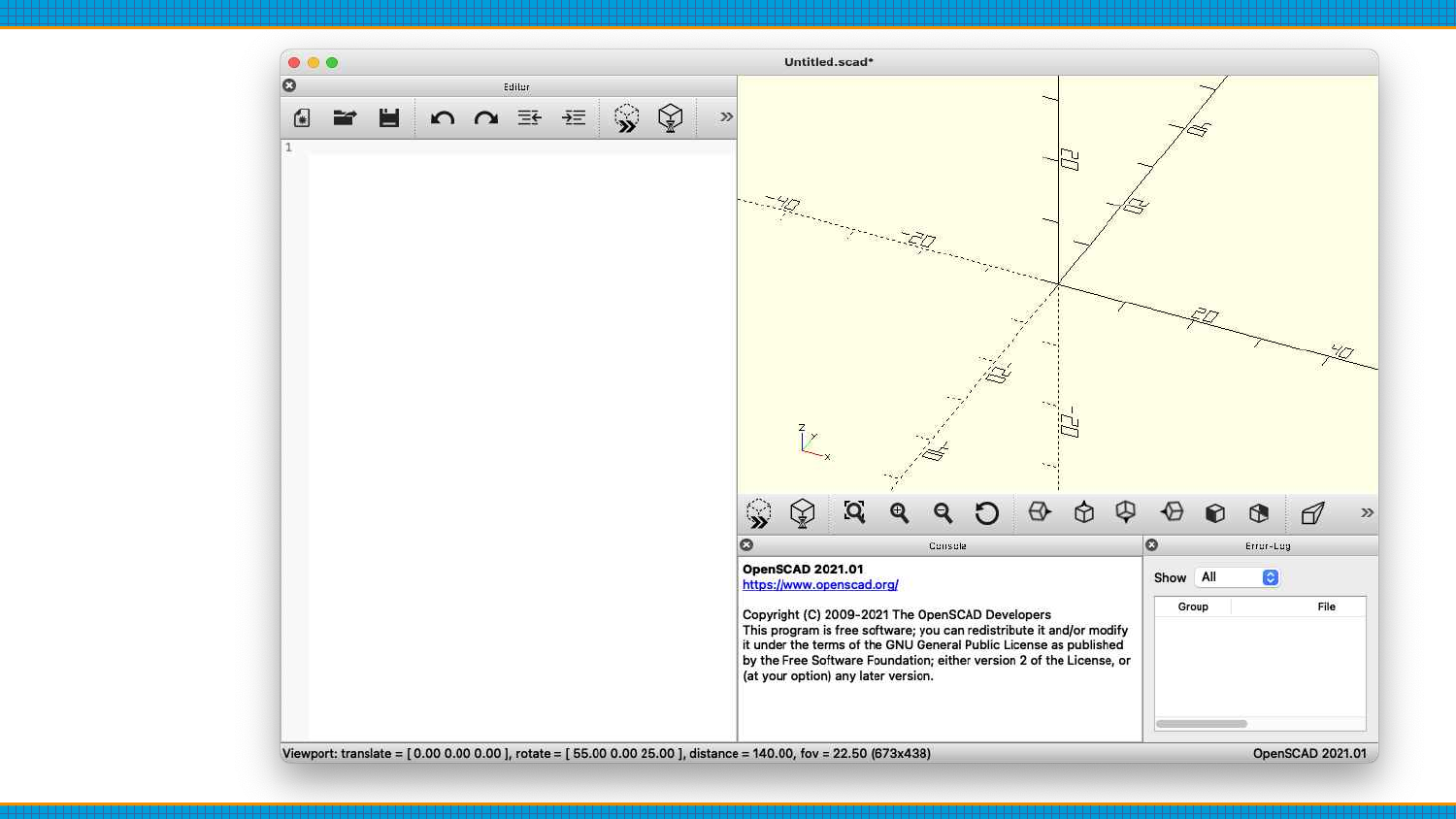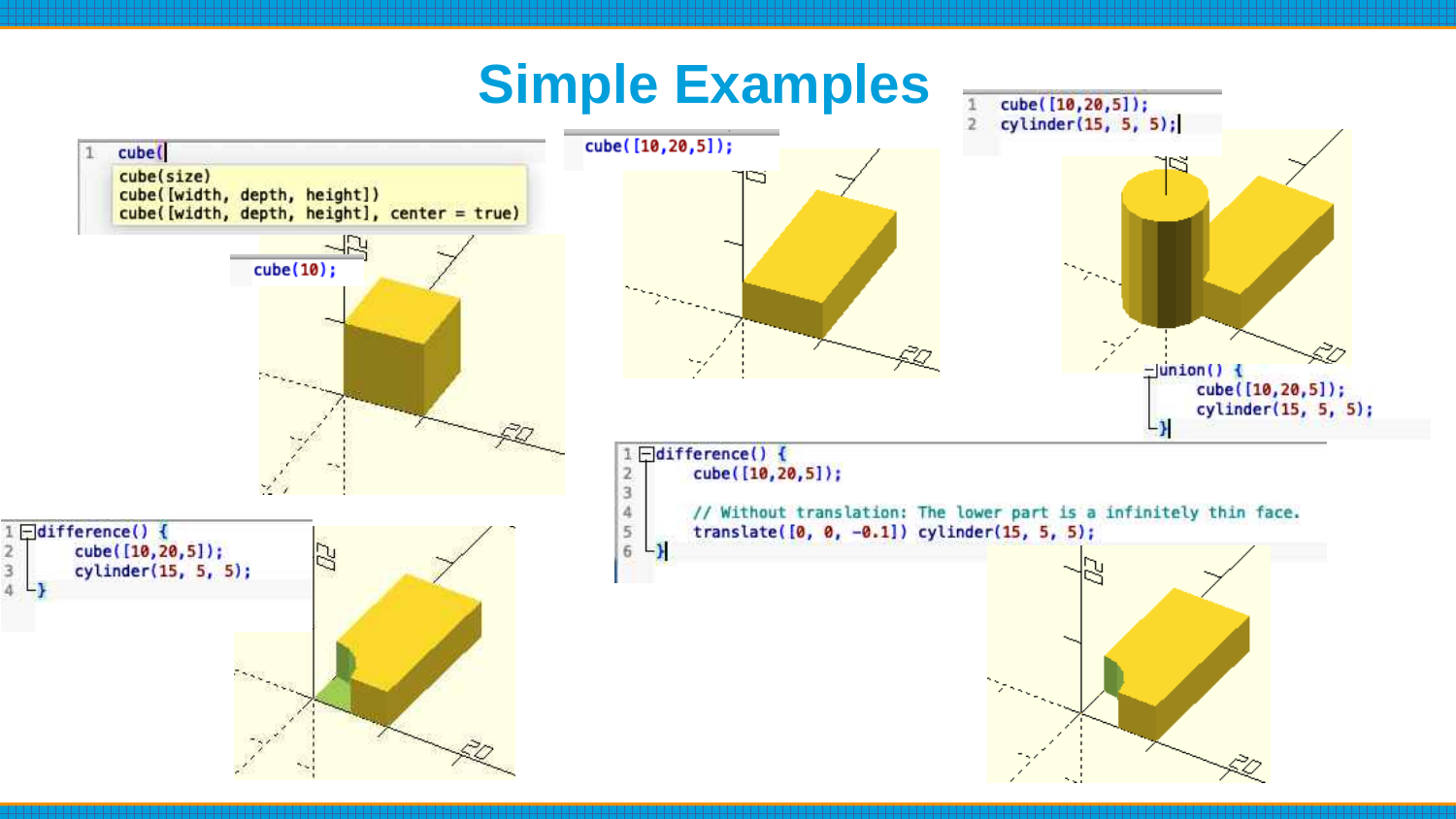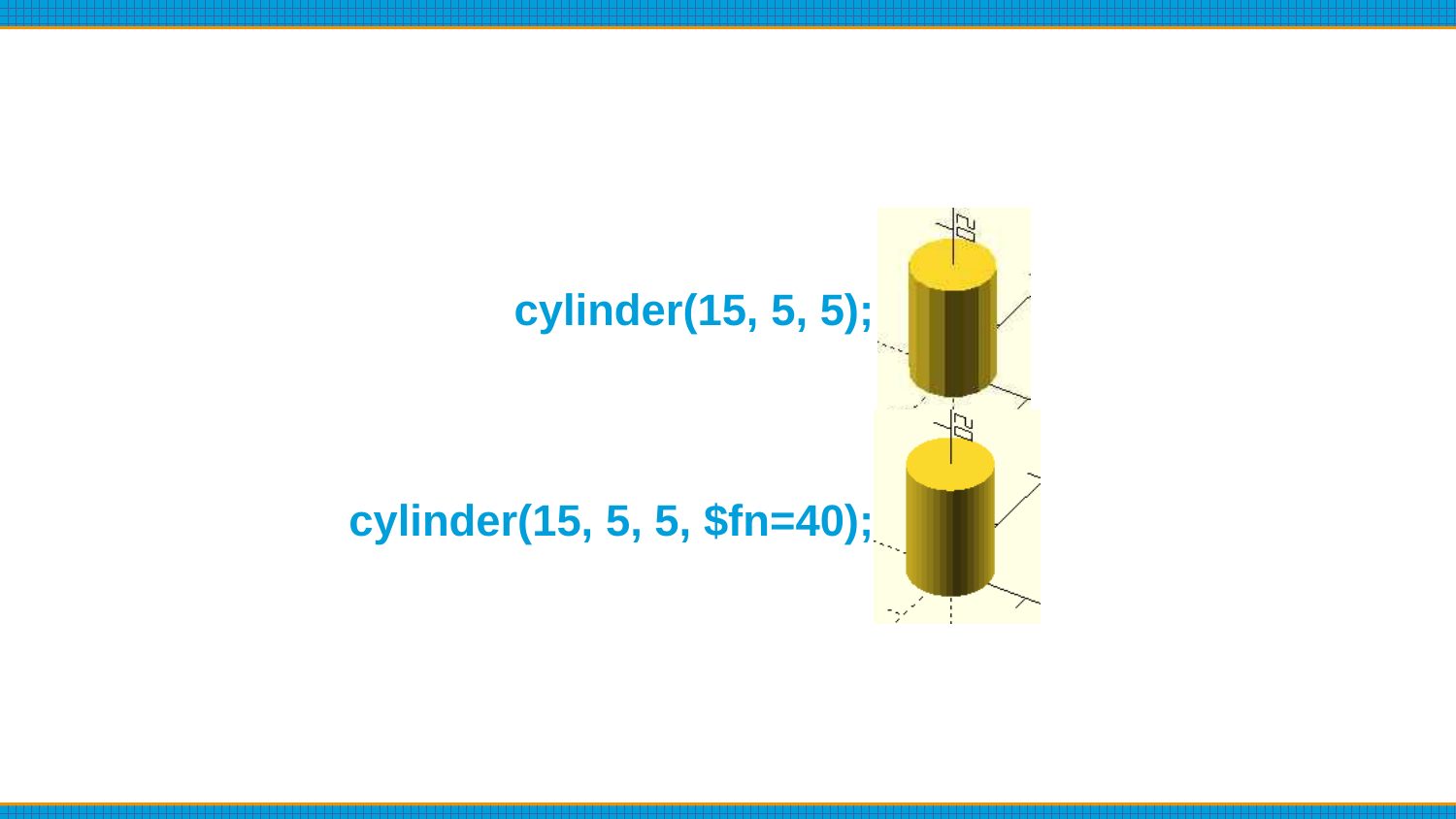# **Round corners**



**Sometimes have to watch about rendering times...**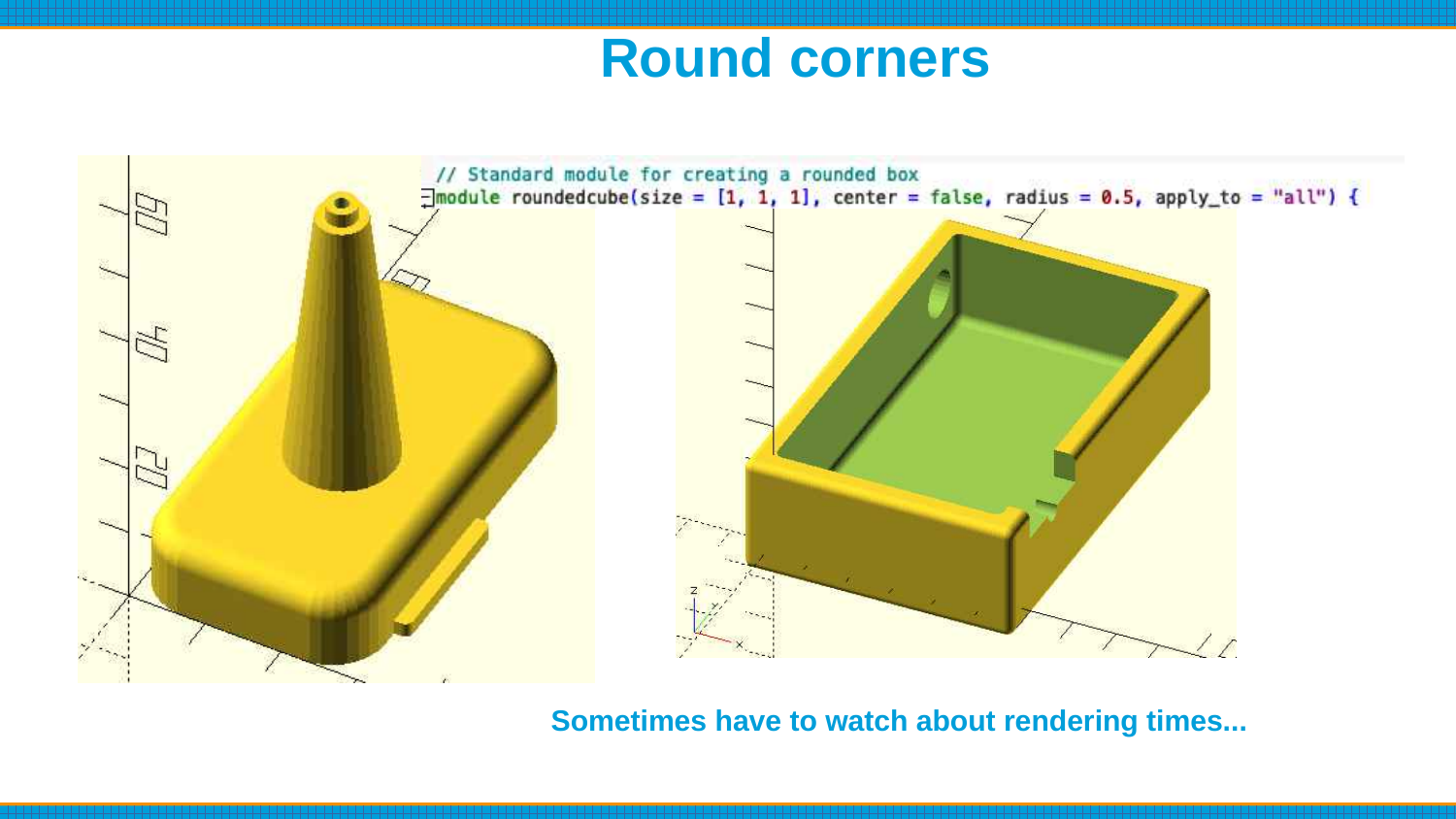### **Spur Gears & Gear trains**





**Trivial to write an abstraction so you can render as cylinders for speed when previewing**



use <pd-gears/pd-gears.scad> use <rpi ukmarsbot mount5.scad>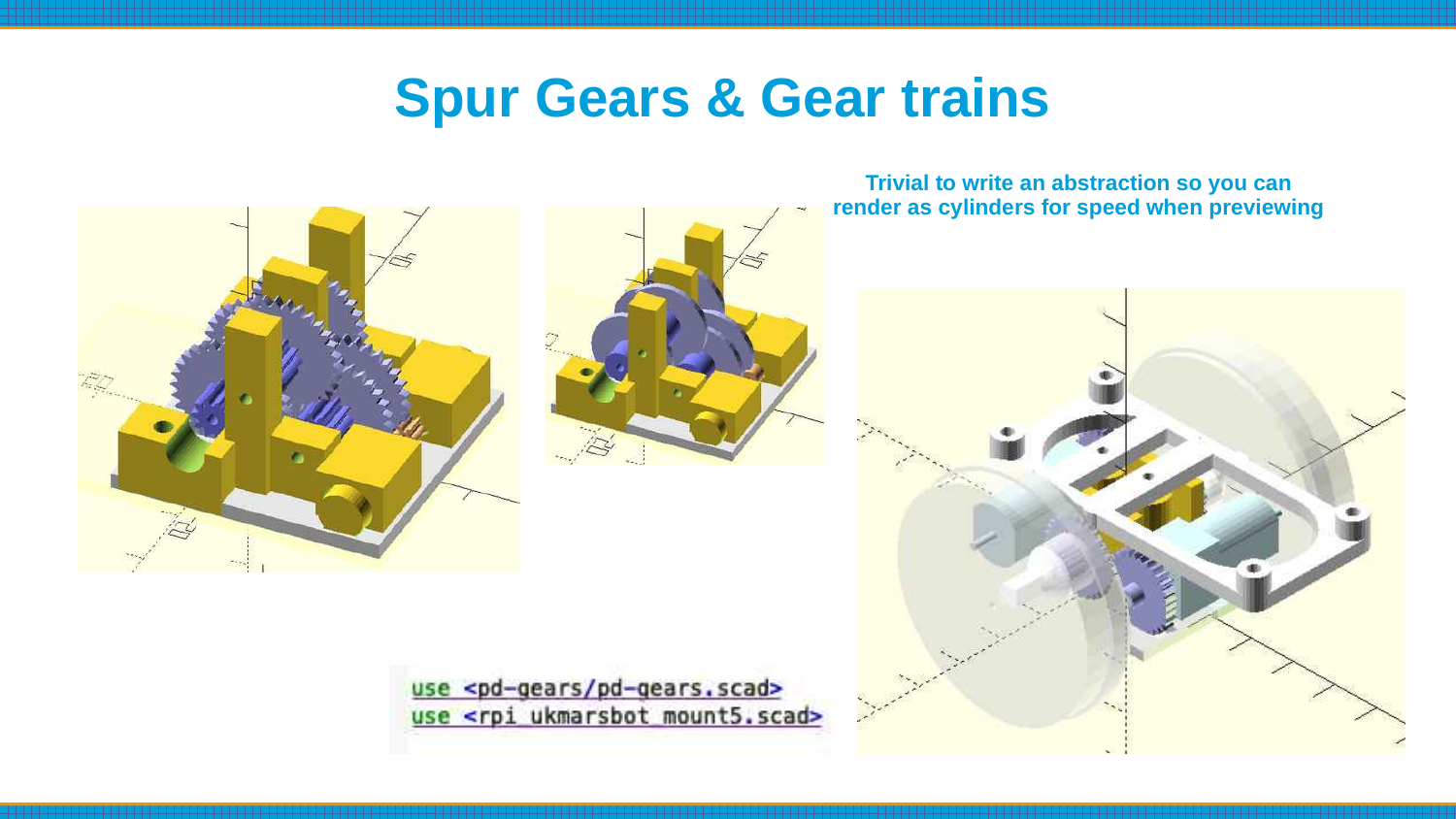**Keyboard Stand**



# **1 page of code**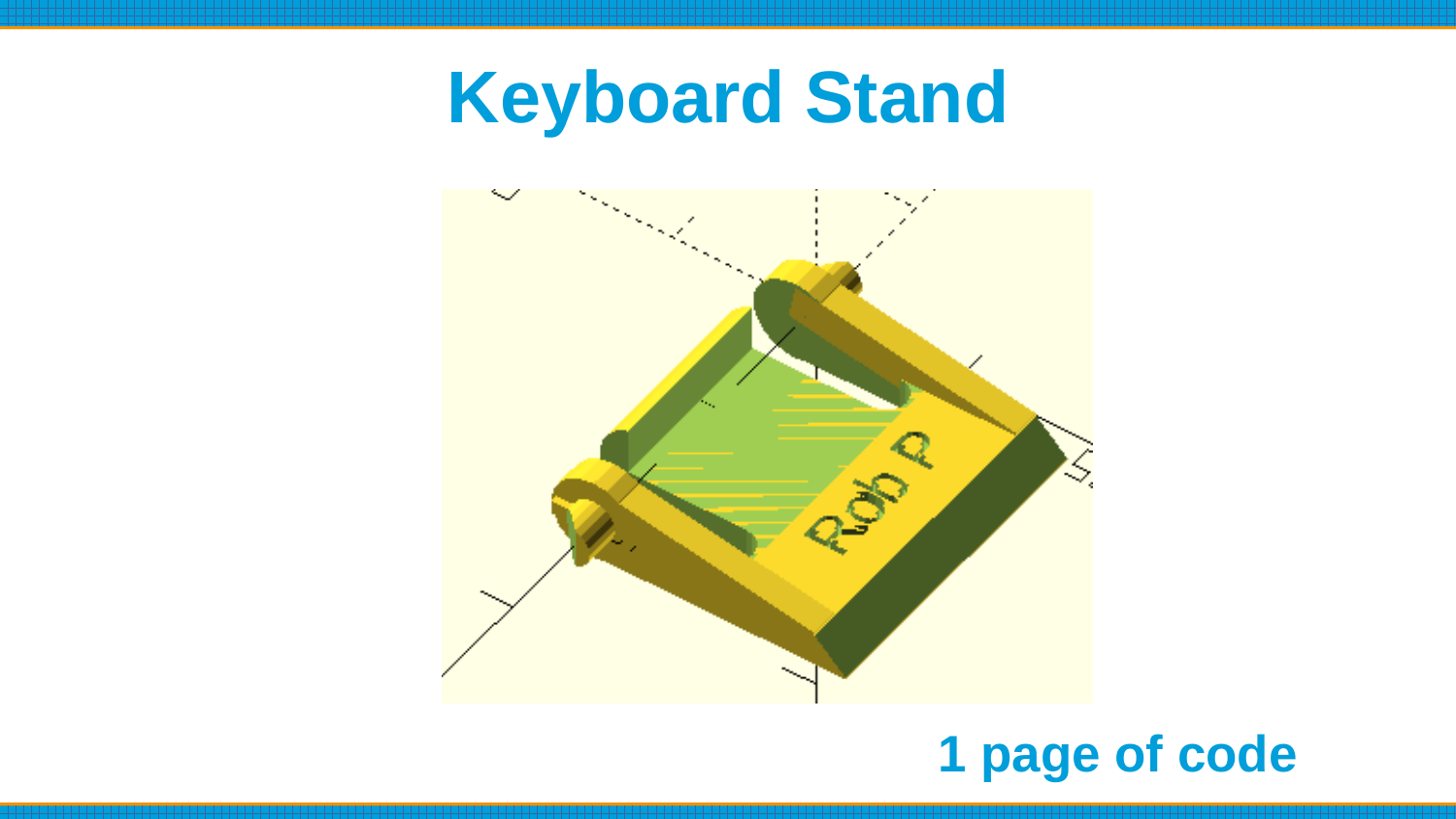#### **Add / remove bits from STL files By union/ difference**



translate([-7, -10, 7]) cube([20, 20, 20]); translate( $[7, -10, -7]$ ) cube( $[50, 20, 20]$ ); translate( $[-7, -10, -28]$ ) cube( $[50, 20, 20]$ );